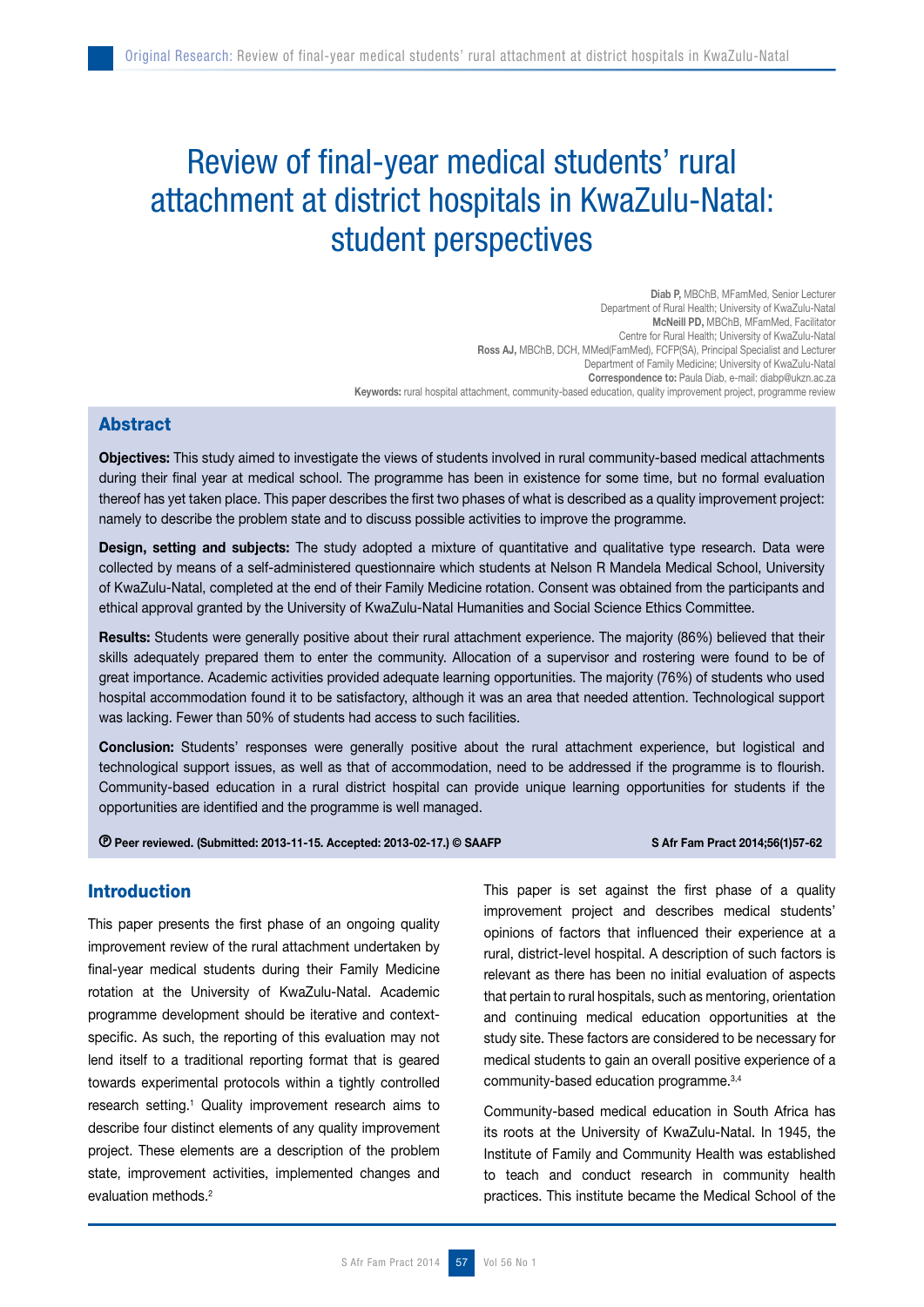then Natal University.<sup>5</sup> In 1951, Dr Sydney Kark created the term "community-orientated primary health care" while working at the Polela Health Centre in KwaZulu-Natal.<sup>6</sup>

In order for the community-orientated primary healthcare model to be effective, students need to be attached to a decentralised, rural site. Training at a decentralised site could add value and supplement medical student teaching in traditional academic hospital settings.7

It is being increasingly recognised that an advantage of sending students to rural communities to serve the community and to reflect on their experiences, may help students rediscover some of the initial altruism that they may have felt and which declined during their medical training.<sup>8</sup> Another potential advantage of community-based medical education is that medical students may practise alongside and within multidisciplinary teams and this experience may prepare them to work with other health professionals in their future careers .<sup>9</sup>

There are several ways of presenting community-based medical education to medical students. In some instances, universities offer it as an elective experience, in which the student can voluntarily choose to attend a rural practice.<sup>10</sup> At other universities, such as the university at the study site, students participating in a Family Medicine rotation are obliged to fulfil a compulsory attachment for two weeks at an urban district hospital and two weeks at a rural district hospital. This review focuses on the rural component of the attachment.

In the literature, several factors have been identified as being necessary to enhance a student's positive experience of community-based medical education. Firstly, assigning students to supervisors at the decentralised site has long been employed by successful community-based medical education programmes with the aim of improving the students' experience.<sup>11</sup> The supervisor should be a health professional who is based at the rural site and who acts as a mentor throughout the student's stay and who provides support and contact between the student and the academic training institution.11 Secondly, the literature supports the concept that a supervisor should supply students with a roster of activities which the student should aim to accomplish while at the district hospital site.<sup>12</sup>

Thirdly, a medical student should receive academic support from the university (visits from the academic department, Internet access and web-based support). Innovative means of increasing available support to supervisors and to medical students in a community-based medical education programme include the use of video-conferencing and teleconferences. The rationale is that bridging the geographical barriers between the remote site and the academic training institution may reduce the student's

perception of academic isolation and enhance his or her positive experience.13 Students are also encouraged to participate in continuing medical education programmes which are a joint effort between the rural hospital and the university.

Fourthly, the literature supports that a community-based medical education programme should pay attention to student accommodation. The quality of students' accommodation can have a disproportionate influence on the students' perceptions of the attachment.14 Every effort should be made to meet students' expectations regarding accommodation.

The objectives of this study were to document student experiences during their rural district hospital attachment, and based on the findings of this study, to make changes to the course and curriculum if necessary, and to ensure that students and facilitators benefit from the attachment.

# **Method**

Data were collected by means of a self-administered questionnaire which final-year (5<sup>th</sup> year) students completed at the end of their Family Medicine rotation upon return from the district hospital. The questionnaire was not validated, nor was any standardised tool available, but it was developed in consultation with an expert in the field and based on prior experience of student comments in such an environment. All students completing the rotation were sampled. One hundred and sixty-eight of the 182 students completed the questionnaire; a 92% response rate. The questionnaire used a mixed-methods approach to evaluate student views. Quantitative data were then entered into EpiData® and analysed descriptively. Qualitative data were analysed thematically and used to support and explain the obtained quantitative data. Ethical approval for this evaluation was received from the University of KwaZulu-Natal Human Social Sciences' ethics committee as part of a district-based learning project (HSS/1347/010) evaluation. Consent was obtained from the students who completed the questionnaire.

# **Results**

These were grouped into the following themes:

- • Preparation and skills training prior to entering the community.
- • Logistical issues, including allocation of a site supervisor, rostering and orientation.
- On-site teaching and supervision, including academic activities.
- Accommodation.
- • Available technical support.
- Overall benefit from the experience.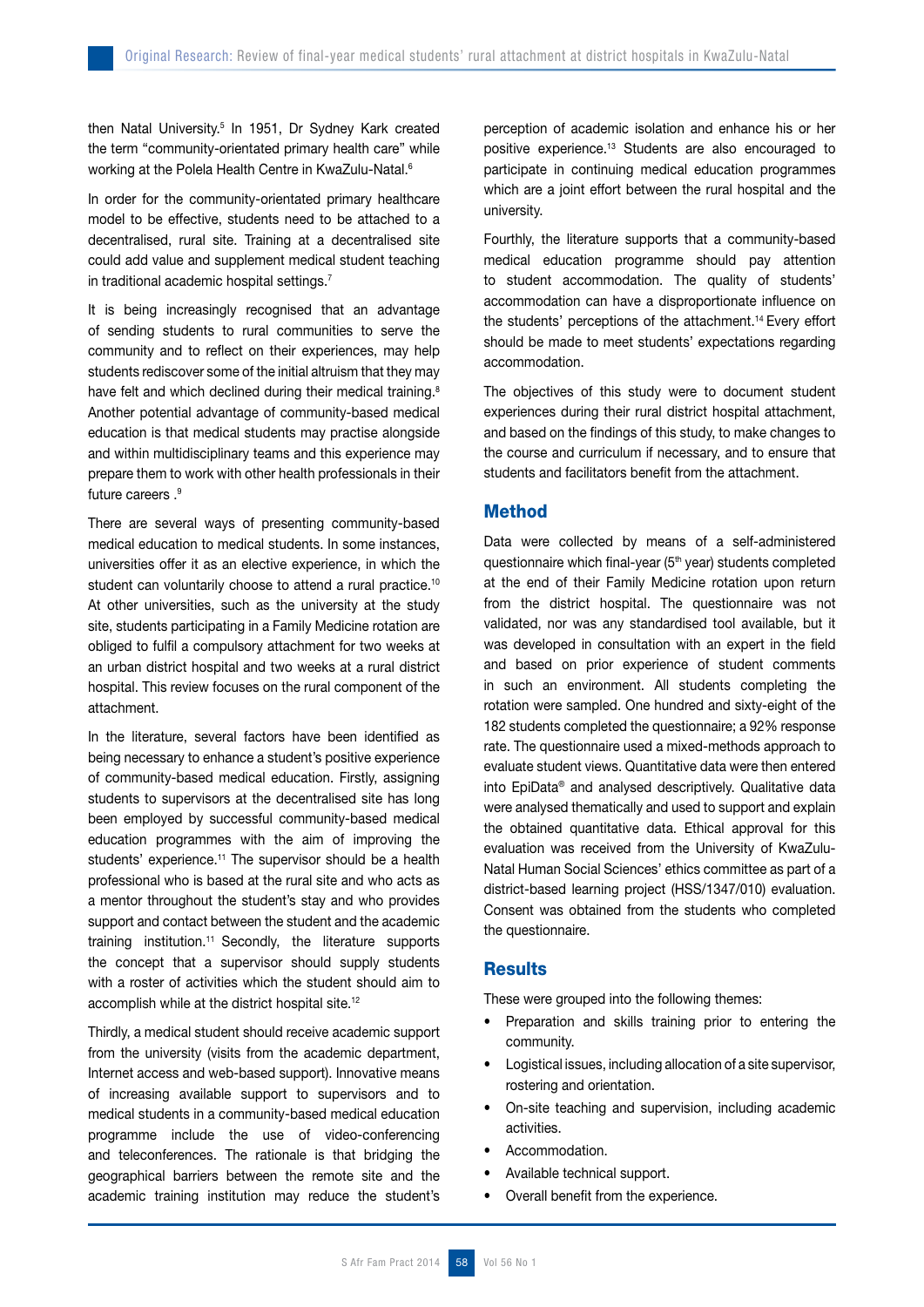# Theme 1: Preparation and skills training prior to entering the community

Students received a briefing at the university prior to their departure, as well as specific skills training in practical procedural skills. Eighty-six per cent of students who answered this question found the skills training useful as it was a good revision of skills previously learnt, and a solid introduction to the practical exposure at the district hospitals: "We had the opportunity to practice previously learnt skills and refresh knowledge",

"Skills laboratory training was useful", and "I was able to do a lumbar puncture with confidence".

Students also expressed the view that "insufficient time was given to practicing the skills under supervision".

Some students gave conflicting views about the skills training that they had received prior to leaving for the district hospitals, stating that "None of the skills were done in the hospital". Of the total group, 31% mentioned that they had had to perform skills at their district hospital attachment for which they were not trained, and for which they felt inadequately prepared: "The skills session did not cover all the skills".

The skills related to surgery mainly, e.g. circumcision, assisting in Caesarean sections, abscess drainage and removal of foreign bodies. Such skills are difficult to simulate in a skills laboratory and are also taught in other disciplines.

#### Theme 2: Logistical issues

#### Allocation of a site supervisor, rostering and orientation

Upon arrival at the rural hospital, 85% of students received orientation to the hospital, 93.5% were allocated a specific supervisor for the duration of their stay, and 55.4% received a formal roster of activities for them to carry out. The students who commented on poor orientation at the rural hospitals highlighted the relevance of such an orientation, and the importance of a dedicated supervisor: "They were busy with ward rounds and supervisors did not take note of us".

One of the main reasons for poor orientation and rostering seemed to relate to poor communication between the university and the supervisors with regard to what was expected and when the students were arriving: "The coordinator was expecting us on the next Monday", and "We arrived on a Saturday and no-one was expecting us."

# Theme 3: On-site teaching and supervision, including academic activities

# Teleconference

During their rural attachment, two conference calls were arranged with staff from the department. Seventy-eight per cent of students said that they found these interactions to be useful. In the first week, logistical concerns about the rural attachment were discussed, and students were given the opportunity to interact with their peers at other sites. Students reflected on these benefits: "In terms of feeling supported while in unfamiliar surroundings, it helped", and the teleconference "helped alleviate some feelings of isolation".

In addition, during the second call, students were asked to present a patient, whom they had encountered, who required transfer from district to regional level care, where department staff and colleagues acted as the receiving doctor. Students were made aware of the need for clear communication, documentation and motivation on their patient's behalf, and of the resource limitations that are inherent in such clinical scenarios. Students felt that the teleconferences "made it easier and to know when to transfer patients and which kind of patient and what investigation and initial management to undergo before referring". During the teleconference, they "learnt things that we do not usually get at school", and "It was a fun way to share our experiences and practice referring patients".

However, the teleconference experience was marred by logistical problems with regard to setting up the calls and maintaining good connectivity during the call. These factors included "poor sound quality", "a poor signal", "a bad telephone connection" and "constant interruptions".

#### Quality improvement project

During the district hospital rotation, students were asked to perform a quality improvement project on a predetermined topic and review hospital practices in that regard. They were then required to present their recommendations to the hospital, as well as to the university department, during their exam week.

Again, students seemed to have conflicting views on the relevance of this activity. Some failed to see the benefit of the task and described the quality improvement project as "time-consuming" and "of no benefit".

Those students who engaged with the task recognised that it was as a useful learning opportunity that was relevant to themselves and to the hospital: "It helped me understand how to conduct a retrospective analysis and present the findings", and "Shortfalls in recordkeeping are very common and result in a waste of resources".

# Academic learning

Journal clubs were not frequently available to students. Only 9.5% of students participated in such an activity. Continuing medical education meetings were well attended, with 85.7% of students stating they had participated in such a learning activity. Formal consultant visit teaching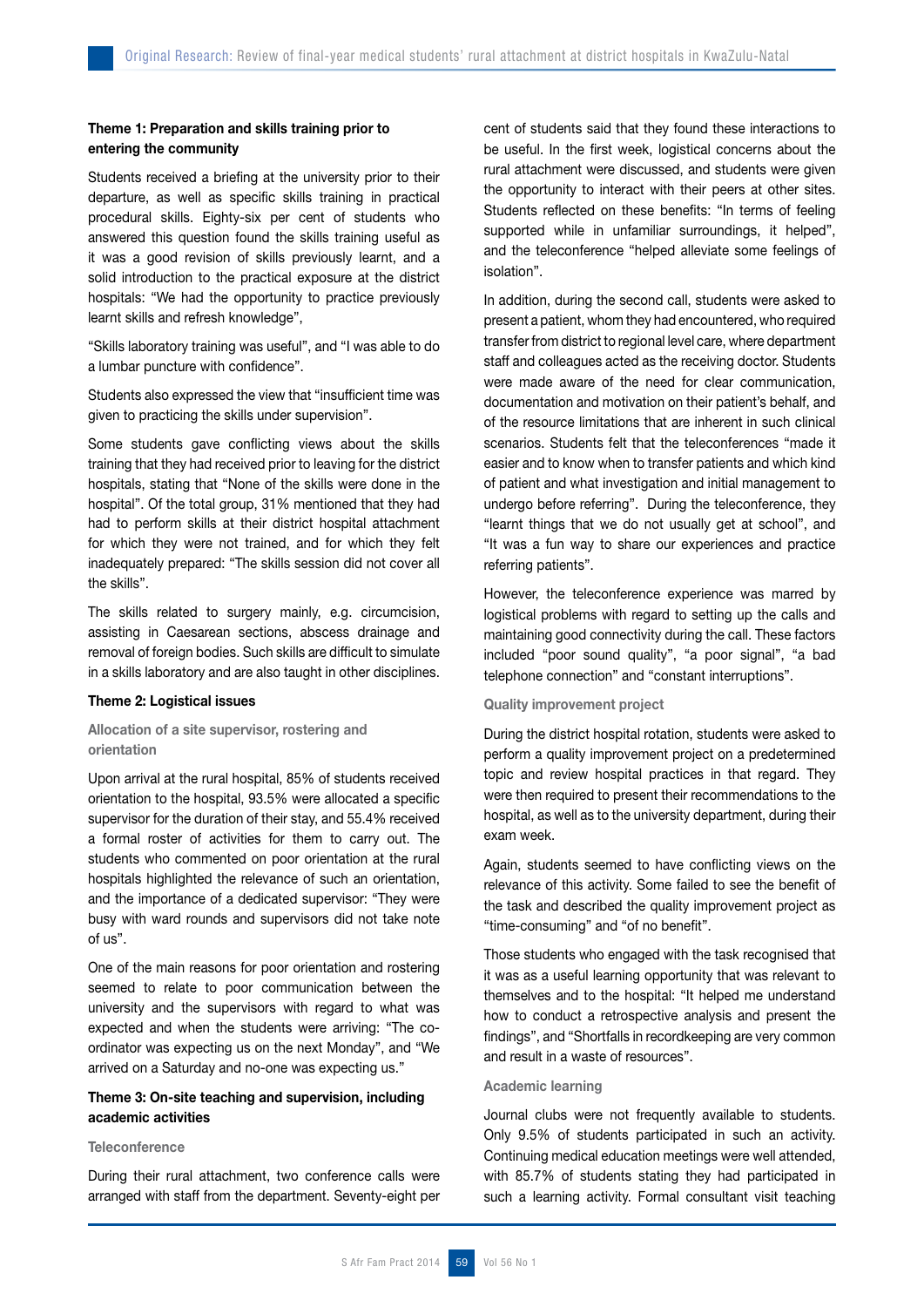was reported to have occurred by 71.4% of students who attended a rural hospital.

#### Multidisciplinary teamwork

58.3% of students said they were exposed to the multidisciplinary team. This was only a recommendation to students and no formal mark allocation or activity was planned with the multidisciplinary team. However, those who engaged in this experience were able to appreciate the benefit of working in a team: "We learnt the roles of other health professionals", and "We broadened our knowledge … the dependence on each other was emphasised for the best outcome for our patients".

# Theme 4: Accommodation

Eighty-seven per cent of students at rural hospitals utilised the hospital accommodation that was provided to them. Of the students who made use of the accommodation, 76% found it to be "above average" or "average", indicating that there are still some concerns with regard to student accommodation that need to be addressed.

#### Theme 5: Available technical support

In general, less than half of the students had access to any technical support while at the rural hospitals. Even basic resources, such as computers (available to 44% of students), and the Internet (available to less than 35% of students), were not readily available. The technical facilities and resources that were accessed by students are detailed in Figure 1.

Student activities rely quite heavily on the use of computers and on accessing Internet resources. If such activities are to be continued, the availability of technical support needs to be addressed as less than half of the students reported having access to such facilities.

#### Theme 6: Overall benefit of the experience

#### Benefits to the hospital

The majority of students viewed their main benefit to the hospital as being practical support through providing assistance by seeing patients and performing various



Figure 1: Resources that were available to the students at the rural hospitals

procedures: "In the out-patient department, we clerked patients and presented them to the consultant. This helped patients because they did not stay for so long in the queue. We also assisted in theatre and took blood and did other procedures".

They recognised that the district hospitals were understaffed and saw themselves as part of the medical team: "You become a member of the team and work very hard, especially in a busy outpatient department".

They also saw the benefit that they provided to the hospital in terms of offering up-to-date information on new management protocols. Through their quality improvement project, students were also able to make hospitals aware of issues that could be improved and gave feedback where necessary: "At (the hospital), they were out of touch with current practice guidelines and required a refresher", and "Many staff members do not have time to do a quality improvement project, therefore by getting students to do it, it gives the hospital an indication as to what is happening that they might not have been aware of".

# Benefits to the students

Students viewed their rural attachment as an important way in which to gain practical skills. They enjoyed the smaller groups and the more direct supervision from willing supervisors: "We got to do a lot of procedures and the staff was friendly", and "Smaller groups gave us more of a chance to perform clinical skills", and "The doctors were extremely helpful".

They also said that their learning was more than just practical skills and knowledge acquisition, as they were "exposed to different aspects of medicine, like resource management", and "The doctors at (the hospital) are passionate, helpful and hardworking, and make good role models".

Some students concluded that "the whole of the Family Medicine block should be done at rural hospitals as we are getting enough exposure to urban hospitals in other blocks".

# **Discussion**

It has been stated that a negative rural experience for students is worse than no experience at all.<sup>15</sup> Knowing the components that go towards making such an experience positive,12 it is incumbent upon departments that provide a rural training experience to ensure that this experience engenders a positive attitude in participants.

Therefore, the rural placement of students in the Family Medicine block needs to be reviewed regularly to ensure that the students' experience remains positive.

Research into a parallel rural curriculum in Australia<sup>3</sup> identified the importance of building relationships with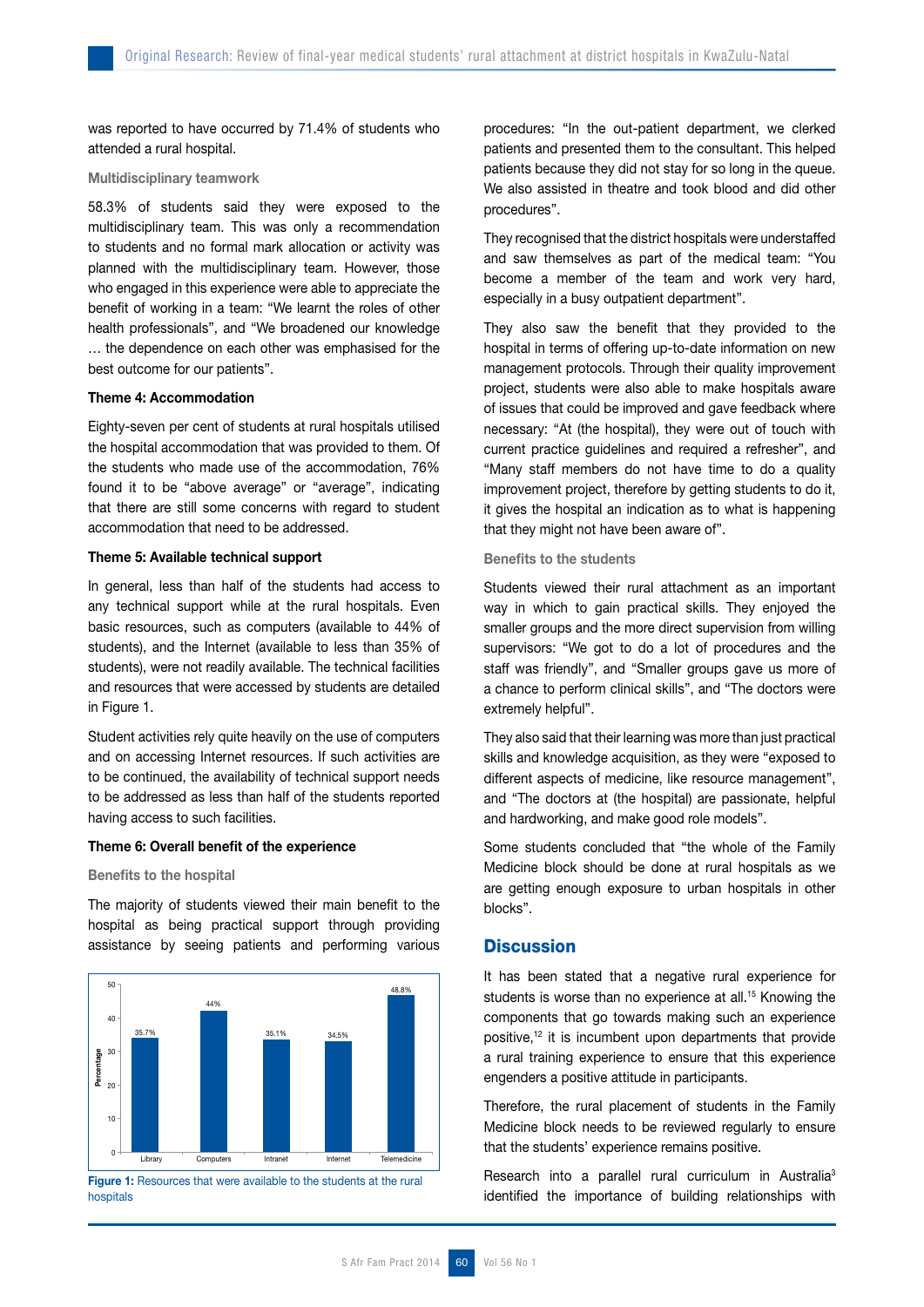healthcare providers who supported students, and of orienting students when they arrived on site. Orientation upon arrival is important. It is of concern that 15% of students who visited rural sites received no orientation on arrival. The reasons for this need to be clearly understood, but this may indicate a need for the university department to engage more closely with the various sites to ensure that standardised orientation is offered to arriving students. The rostering of various activities should be closely linked with the orientation that is given to students. This is well justified in the literature, where adequate entry into the community is noted to be pivotal to meaningful engagement in the community.16

The pre-departure skills training offered to the students during their orientation was found to be useful by the majority of students, but it is of concern that 15% of the class thought that it was unnecessary. This may be because many of these skills are taught elsewhere in the curriculum by other departments, and the students viewed this as a waste of time, rather than necessary revision. What is significant though is that 31% of students reported being exposed to procedures that they had not been prepared for by the training. Further work needs to be carried out to establish what these skills are, and to adapt the skills training, if necessary.

Research in Australia on the parallel rural curriculum<sup>17</sup> showed that students benefited from working with a variety of healthcare professionals, including allied healthcare professionals. Learning to work within a multidisciplinary team has been shown to have the advantages of allowing students to appreciate the contribution of other disciplines, of providing comprehensive patient care, and sharing clinical skills among disciplines.<sup>18</sup> This exposure to allied healthcare professionals needs to be structured with clear learning outcomes if students are to benefit from the exposure.<sup>3</sup> It is disappointing that just over half the class only was exposed to the working of the multidisciplinary team as this was an expressed outcome of the attachment.

The quality improvement project that was undertaken was viewed as a useful task that gave students valuable insight beyond the clinical concerns of patients only. They highlighted the importance of this task and said that it was a positive benefit for the hospital in return for hosting them in the community.

There seemed to be adequate exposure to formal teaching at the rural sites, both in the form of consultant visits and continuing medical education activities. In addition, some students even stated their preference for teaching at the rural hospitals as there was less competition for teaching and learning opportunities than that in larger, urban hospitals.

This is consistent with studies in rural Australia where medical students actively participated in undergraduate, postgraduate and continuing medical education programmes, often with improved academic results, in comparison to students who were urban-based.<sup>3,19</sup> Students also described an awareness of learning more than just knowledge and skills. Some reported developing attitudes of empathy and respect for staff and patients at the district hospital. This is an issue that could be exploited as a learning objective while at the rural sites.<sup>20</sup>

In an age where telecommunication is of vital importance, not only to academic learning, but also to daily communication, it is of concern that students did not have these resources made available to them. When evaluating rural longitudinal integrated teaching sites, Couper concluded that communication strategies to limit student isolation and improve teaching and support, were essential for rural programmes.19 The department of Family Medicine and the University of KwaZulu-Natal needs to make more of an effort to provide students with the means to access the Internet. Some novel approaches could be adopted as network availability at most of the sites is now no longer an issue.<sup>21</sup>

The issue of student accommodation needs to be acknowledged, especially as the vast majority of students at the rural sites were obliged to use what the university supplied. The focus of the university should be on providing good, rather than adequate, accommodation, if this programme is to flourish.12

# Conclusion

In order for the rural attachment to remain relevant, there needs to be a continual process of re-evaluation. This paper documents some of that review process, and is hopefully of relevance to institutions that are involved in similar activities. Students were generally positive about their experience at the rural hospitals.

An issue that was highlighted as a possible area of improvement was more formal communication between the academic institution and the teaching site. This, in turn, would also improve the orientation, rostering and supervision that the students receive from the site mentors. Technological support needs to be improved, both to allow students to maintain contact with the university and their peers, as well as to complete assignments while at the rural site.

Further effort needs to be made to include exposure to the multidisciplinary team as part of the explicit learning objectives of the programme, and to ensure that the full benefit is derived from this interaction. Accommodation will remain a challenge when using any remote sites,